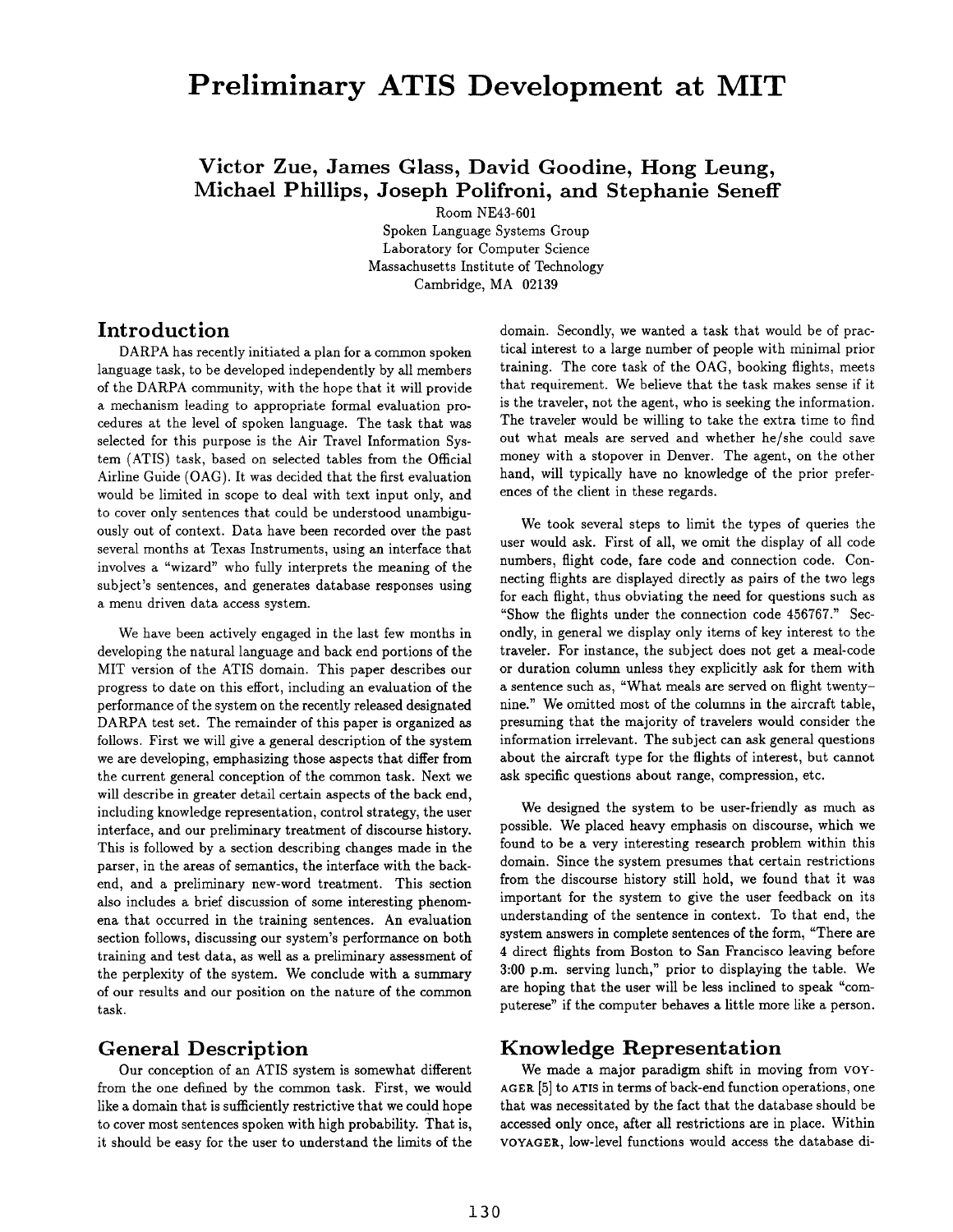rectly, passing on sets of objects to be filtered by later lowlevel functions. Thus, for example the (restaurant) function returns the set of all restaurants, which might later be subsetted by the (serve) function to include, for example, only restaurants serving Chinese food.

In ATIS, low level functions typically fill slots in an event frame with appropriate semantic information. Once the entire sentence has been processed and the history frames have been merged, an  $IDIL[2]$ <sup>1</sup> query is then constructed from the completely specified frame. We had initially constructed the query "on the fly," but we found that this led to much complexity at the end because of discourse effects that would require last minute alterations on the restrictions in the query.

#### **An Example**

As in the VOYAGER domain, we have taken the viewpoint that the parse tree contains semantically loaded nodes at the lower levels, and these are in fact the only semantic information that is used by the interface between TINA[3] and the back-end. The presence of certain nodes within specified positions in the hierarchy triggers the execution of particular functions whose action is typically to update slots in a semantic representation or event frame. The event frame is passed as the first argument to each new function that is called, and the final event frame then has in place all of the appropriate information to be extracted from the sentence.

We will illustrate how the ATIS system converts a sentence into an event frame by walking through a single example. Consider the sentence, "Show me the flights on September twenty ninth from San Francisco to Denver that leave after twelve and cost less than two hundred dollars." The set of nested commands generated by an analysis of the parse tree is shown in Figure 1. The innermost function is the (flight) command which was triggered by the presence of the semantic node A-FLIGHT within the event node FLIGHT-EVENT in the parse tree<sup>2</sup>. It generates an event frame with appropriate slots for all of the types of information that might need to be recorded for a flight.

The event frame is then passed in turn as the first argument to a sequence of functions, each generated by a particular post-modifier to the noun "flights." The presence of a FROM-PLACE node triggers a call to the function (from) with the arguments  $[\text{flight event}]^3$  and the city  $[\text{San Fran-}$ cisco]. The (from) function fills the [departure-place] slot in the event frame with the entry [San Francisco], and then returns the event frame. The (to) function is then called with the other city, [Denver] as the second argument, and it fills an [arrival-place] slot with the appropriate information. The (date) function then processes the number "twenty ninth" and the month "September" to update the [date] slot with an entry that includes Saturday as the day of the week, assuming 1990 as the year. The function (clock) is called on the

```
3returned by the function (flight).
```

```
(price 
(leave 
  (hour 
     (date 
       (to 
          (from 
            (flight) 
            (city [San Francisco])) 
          (city [Denver] ) 
       (number [twenty ninth]) 
       (month [September])) 
     [after] 
     (clock [twelve] nil nil)) 
 \lambda[less]
(number [two hundred]) 
[dollars] )
```
Figure 1: Nested functions resulting from analysis of the parse tree for the sentence, "Show me the flights on September 29th from San Francisco to Denver that leave after twelve and cost less than two hundred dollars."

clock-time twelve<sup>4</sup>, and it produces a time event-frame which is provided as an argument, along with the keyword [after] to an (hour) function. The (hour) function in turn sets a generic [time] slot in the event frame to a [range] frame representing "after twelve." The verb "leave" triggers a (leave) function which simply moves the entry in the [time] slot to a more specific place, the [departure-time] slot. Since the temporal modifier occurred as an argument of the verb "leave," it is always guaranteed that the appropriate time specifications will be available in the generic [time] slot when the (leave) function is called. Finally, the verb phrase, "costing less than two hundred dollars" generates a call to the (price) function, with the arguments [flight-event], a key-word "less," the number " $200"$ <sup>5</sup> and the unit "dollars." The price function generates another [range] frame specifying a price range, and puts it into the [fare] slot of the [flight-event].

The resulting [flight-event] then contains a number of filled slots, which permit it to generate a self description phrase of the form, "flights from San Francisco to Denver departing after 12:00 on Saturday, September 29 costing less than 200 dollars." The final processing of this [flight-event] fills in some additional slots that were left unspecified by the subject. It presumes, through a set of default conditions, that this must be *direct* flights, the time should be 12:00 *P.M.,* and the price restriction should be on *one-way* fares. Another option would be to query the user for clarification at this time. Finally, an IDIL query is constructed from all of the information in the [flight-event], with the appropriate restrictions, and the database is accessed.

#### **Discourse History**

The MIT ATIS system maintains a discourse history of the set of recently mentioned flight restrictions. These restrictions are merged into the current flight event object after

<sup>&</sup>lt;sup>1</sup>Intelligent Database Interface Language, provided to us by researchers at Unisys as an intermediary to SQL.

<sup>&</sup>lt;sup>2</sup>These were found through a path that included the nodes [request], [verb-phrase-show] and [dir-object].

<sup>4</sup>The null arguments are for A.M./P.M. and time zone.

<sup>&</sup>lt;sup>5</sup>returned by the function (number).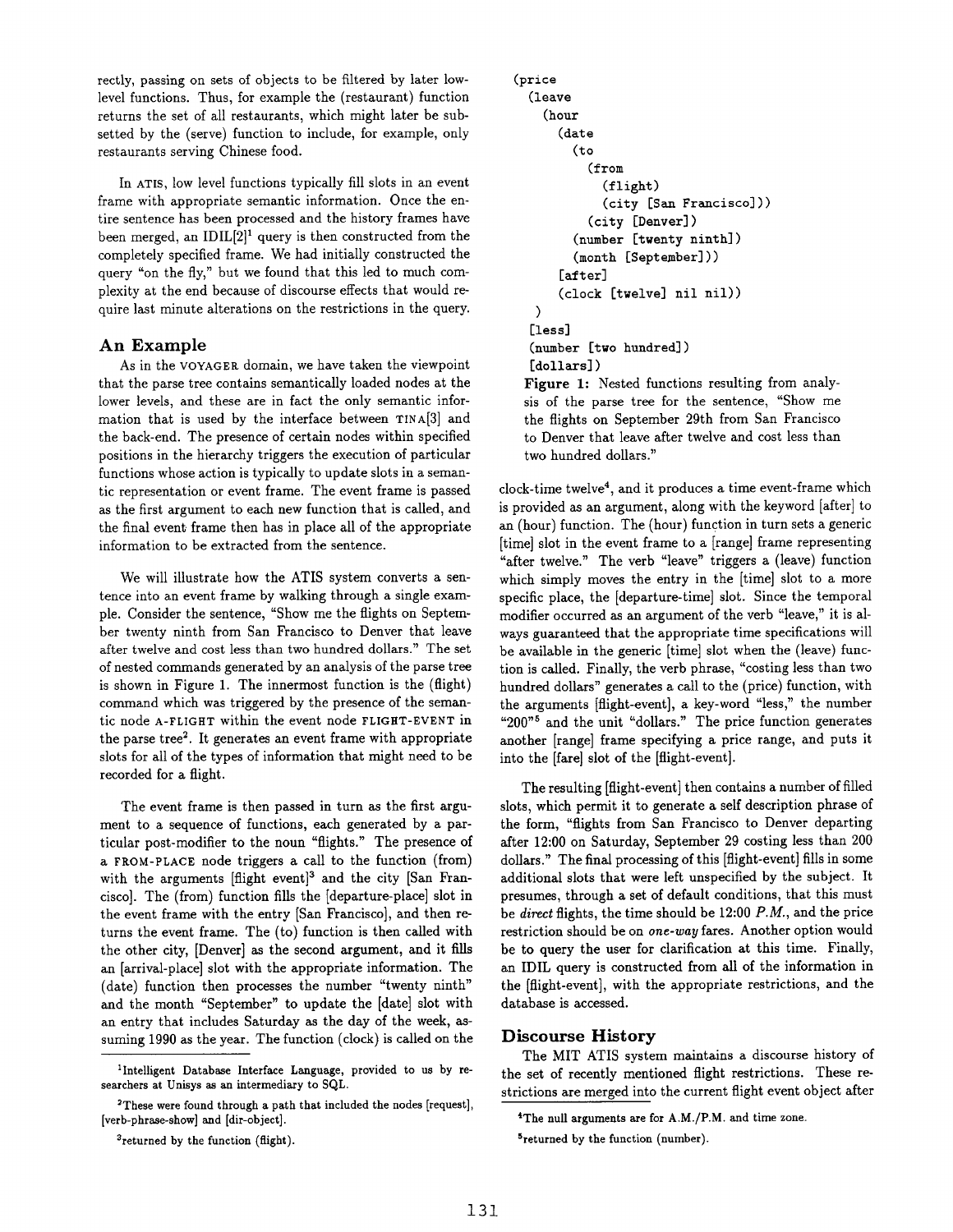the new sentence has been completely analyzed. The merge procedure allows the flight event to inherit from the history all the features that have not been explicitly mentioned in the current sentence. Thus if the user says, "Show all Delta flights from Boston to Dallas," followed by, "Show only the morning flights," the system will return all Delta flights from Boston to Dallas leaving in the morning. If the new sentence mentions both a from-place and a to-place, the discourse history is completely erased, under the assumption that the user is moving on to a new topic. Likewise, whenever the user successfully books a flight or set of flights, the history is erased. The system refuses to book a set of flights upon request if the number of flights that meet the requirements is not consistent with the number of flights the user wanted to book. In this failure case the system does not erase the history. The user can digress to inquire about definitions of entries or headings in a table, etc., in which case the history is ignored but not erased. If the subject refers anaphorically to the flight set, as in "Which of *these* flights serve breakfast," the system filters the database directly on the set of flight codes available from the previous sentence.

Our discourse history mechanism was actually used on a number of sentences among the type A training set. These were either compound sentences or two-sentence units spoken without a break. A good example is the sentence pair, "I would like to take Delta flight number eighty-three to Atlanta. What is the cheapest fare I can get?" The translation of the parse tree to function calls produced a list of two sets of nested functions, which, when evaluated, generate two flight event frames, named [Delta flight 83 to Atlanta] and [Direct flights costing minimum]. The system first completes the action on the first flight event, providing the user with a time table on Delta flight 83 to Atlanta. It then uses this information as discourse history to answer the second question, producing a table containing the Delta flight along with the price and restrictions for the least expensive fare on that flight.

## **Natural Language Issues**

In this section we will discuss changes that were introduced within the natural language component as a direct consequence of issues that came up within the ATIS task. These include a significant modification to the way semantic filtering is done, the introduction of a preliminary attempt to handle new words in certain restricted contexts, and modifications in the interface between TINA and the back-end. We will also discuss some interesting linguistic phenomena that occurred in the spoken sentences of the subjects.

#### **Semantic Filtering**

The ATIS domain led to a significant modification in the way TINA handles semantic filtering. The main change is that, when a new node in the parse tree carries semantic information, it *or's in* its semantic bits with the pre-existing bits, rather than simply replacing them. In conjunction with this mechanism, all pre-existing semantic bits are erased within the domain of each new clause. This has the effect of isolating the semantics of each clause<sup>6</sup> This change was inspired by the inherent free order in the language of the arguments of verbs such as *leave* and *arrive*. These verbs typically take a FROM-PLACE, a TO-PLACE, and an AT-TIME as arguments, but they can occur in any order. Due to the cross-pollenization of rules in TINA, the context-free rules will end up licensing an infinite sequence of multiple arguments. With the semantics *or'd in,*  however, a proposed sibling can simply fail if its semantic bit has already been set. This corresponds to saying that, within a clause, only a single fROM-PLACE is permissible. We found this mechanism to be quite powerful, and we intend to modify VOYAGER to also make use of it.

#### **New Word Problem**

We have developed a very preliminary capability for handling new words that show up in non-content positions in the sentence. This is done by mapping any word not in the lexicon to a category called LOST, and then allowing certain selected terminals to accept this LOST category as a suitable solution. These words are restricted to positions that either don't affect the meaning of the sentence, or affect the meaning in such a way that a parent node can infer the intended action. That is, the system should be able to provide a "guess" at the correct answer without actually knowing the explicit spelling of the unknown word. Thus, if the user says, "Swell, now show me the flights again," and the system doesn't know the word "swell," it will allow it to map to the same terminal node as "okay," and then proceed to ignore it. A semi-content word would also be acceptable as in, "Please explain the letter Q." The system allowed the unknown word "letter" to come under the same terminal node as the word "symbol." A few verbs, such as "show" are also allowed to map to unknown words. This mapping saved a sentence containing the unknown contraction, "what're," but it also gave a parse with a grossly incorrect meaning in another sentence by substituting "show" for the verb "cancel!" Although we have not done a formal study, there were a number of sentences that were "saved" by this simple strategy.

This approach would only be effective for spoken input in conjunction with a new-word capability within the recognizer. One possibility has been proposed by researchers at BBN [1], where an all-phone general-word model is permitted to succeed only on the condition that it overcomes a stiff wordscore penalty.

#### **Interface between TINA and the** Back-end

We found that the methods for converting TINA's parse tree to a set of back-end functions that had been developed for VOYAGER worked very well within the ATIS domain. We made only one significant improvement, which was easy to implement but had far-reaching effects. This was to allow certain node types to block access to their children by their ancestors, at the time of analysis of the parse tree to produce back end function calls. This mechanism serves to isolate embedded clauses and noun phrases. For example, a FARE-EVENT expects to process a postmodifier such as PRED-ADJUNCT for a sentence such as "Show all fares *from Boston* 

SThe **current-focus and float-object retain** semantic information from **outside the clause that** nodes within the clause may make use of.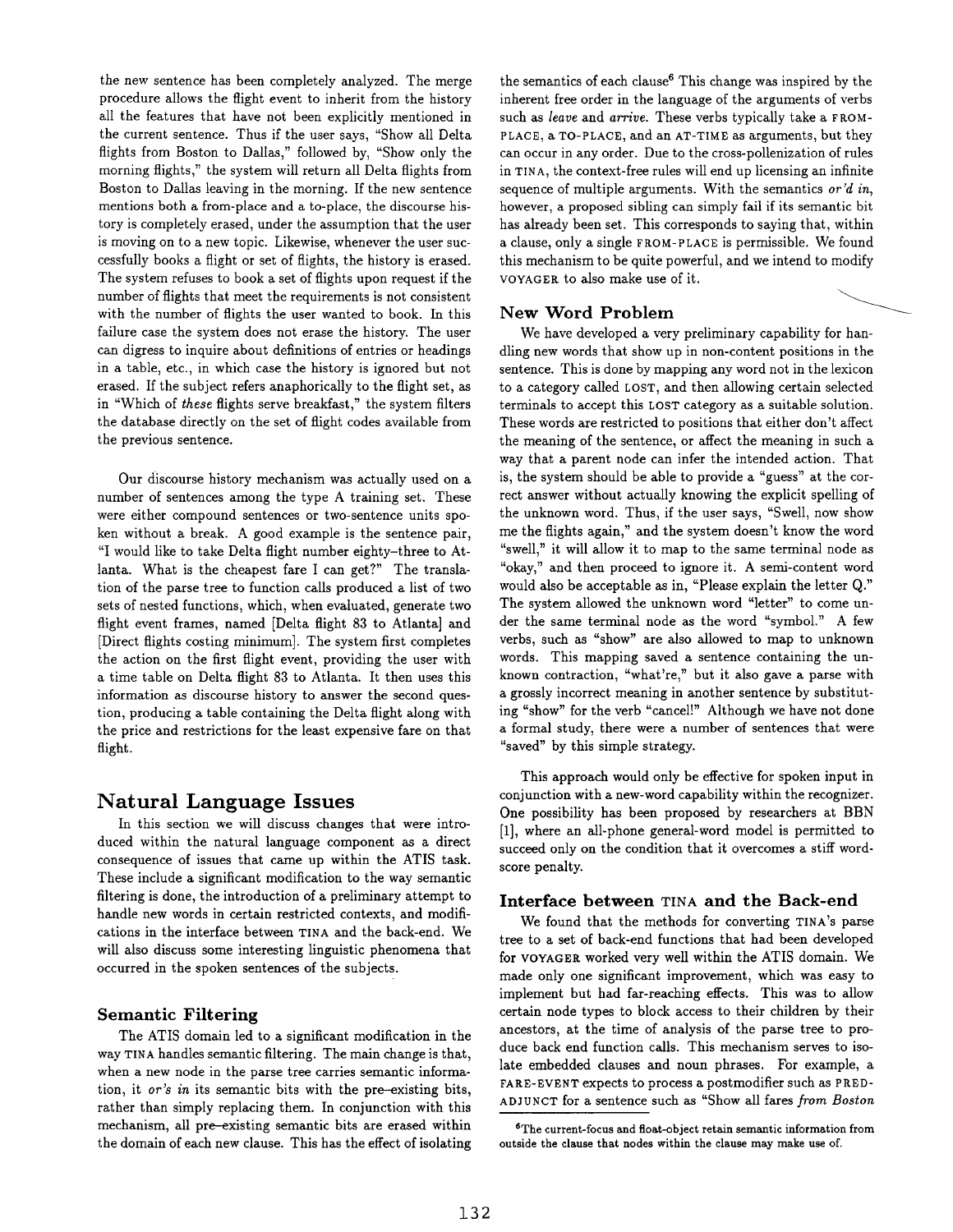*to Denver."* However, it should not directly process PRED-ADJUNCT in the sentence, "Show all fares *for flights from Boston to Denver,"* where the PRED-ADJUNCT is embedded in the object of the preposition *for* in a following FOR-PHRASE. With the blocking mechanism in place, the OBJECT-PREP appears as a terminal to the FARE-EVENT noun phrase. To fetch the information in the PRED-ADJUNCT it must go through a path that finds the series FOR-PItRASE, OBJECT-PREP, and FLIGHT-EVENT. It is then the job of the FLIGHT-EVENT node to pick up the postmodifying PRED-ADJUNCT. If the blocking is not done, then the post-modifier will be picked up multiple times.

There are several examples of conjunction within the ATIS domain, both at the clause level and at the noun-phrase level. We handled conjunction in a case-specific way, based on whether the functions in the back-end would prefer to take multiple arguments or be called multiple times. For example, a sentence such as "Show all flights from Boston to Denver and show the fares," produces a list of two event-objects, one for each main clause. It behaves just like a sequence of two sentences, with the semantics of the first clause acting as discourse history when the second clause is processed. A sentence such as "Show all flights from San Francisco or Oakland," processes the function *from-place* on multiple arguments. A sentence such as, "What do L, R, and T mean," on the other hand, calls the *code* function three times, once for each code name. The interface is flexible enough to hand tailor the conjunction mechanism to match the functionality of the conjoined elements.

#### **Interesting Sentence Constructs**

There were a surprising number of examples in this database of people violating the rules of syntax and semantics. One common error was to use a verb in the singular form when the subject contained multiple singular nouns, as in "What does A, L, R and T mean?" We decided to allow singular form optionally in the grammar in such a case. However, a sentence containing the phrase "all the arrival time" failed to parse on account of number violation between the plural "all" and the singular "time." Similarly, the type-A training sentence, "What does the abbreviations under transport stand for," failed on number agreement between "does" and "abbreviations." We decided to retain these number constraints in the system, thus sacrificing these sentences.

We were intrigued by the relatively frequent occurrence of the verbs "leaving" and "arriving" in situations where the apparent subject of the verb should not carry a  $+ANIMATE$ feature. These sentences initially failed to parse on account of subject/verb semantic agreement failure. Some examples are given in Table 1. We pondered the problem for some time, wondering whether a ticket, a flight-list, and a fare should inherit some properties from an implicit flight-event that would give them mobility. However, we finally came to the realization that these forms are probably acting as a dangling participle with an implied PRo subject, appearing at a higher level in the parse tree and therefore not modifying the main noun of the noun phrase. When dealt with this way, the forms could be kept highly restrictive in that 1) they can only occur as gerunds in the present-participle form, and 2)

they cannot be followed by a set of additional modifiers for the main noun. According to these rules, sentences such as "I need a one-way ticket to Denver that leaves in the afternoon," and "I need a one-way ticket leaving in the afternoon and costing less than 200 dollars," would fail to parse. When we implemented this gerund form as a dangling participle, all of the sentences containing this odd construct could then parse, because the CURRENT-FOCUS slot was empty at the time the verb was processed, implying a null subject. This solution also handles a similar phenomenon in sentences such as, "Take me from San Francisco to Denver on Sept. 25th leaving after 7:00 P.M. but arriving before 10:00 A.M."

Table 1: Some examples from the training data of sentences with an unusual semantic phenomenon.

- I need a one-way ticket to Denver from San Francisco on Sept. 29th leaving in the afternoon.
- May I see the airfare leaving from San Francisco to DFW, leaving at 12:00 P.M. and arriving at 1:17 P.M.?
- Cost of a first class ticket Dallas to San Francisco departing August the 6th.
- Give me some flight information Dallas to San Francisco departing August 6th.

#### Performance **Evaluation**

Four independent releases of so-called Type A sentences were distributed to the DARPA community over the past few weeks, to be used for system development in preparation for the first official DARPA formal spoken language evaluation. Type A sentences are roughly defined as sentences containing no context-dependencies, and having answers that are unambiguous and available within the database. In this section we will attempt to tabulate our progress on handling these sentences, and we will also discuss our performance on the official test set.

A record of our progress over time was kept by evaluating the developing system on each new set upon its arrival, both in terms of parser coverage and agreement of the back-end responses with the canonical answers. A comparison between performance on the new set and performance of the identical system on the previous training set gives an indication of how well the system is generalizing to unseen data. The results are summarized in Figures 2 and 3. Figure 2 gives the initial and final percent coverage of the parser, for each data set, as well as an initial performance for the test set. Figure 3 gives initial, intermediate, and final performance for the percent agreement between our responses and the canonical ones. The intermediate stage represents the status of each release upon arrival of the next release. The solid lines connect runs that were done on the same system.

We saw very little convergence on the patterns of sentences spoken in each data set. Both figures show a consistent trend *downward* in performance on unseen data. We are quite concerned that rules created to deal with utterances in one release don't seem to generalize well to new releases. We were eventually able to get parser coverage up to about 89%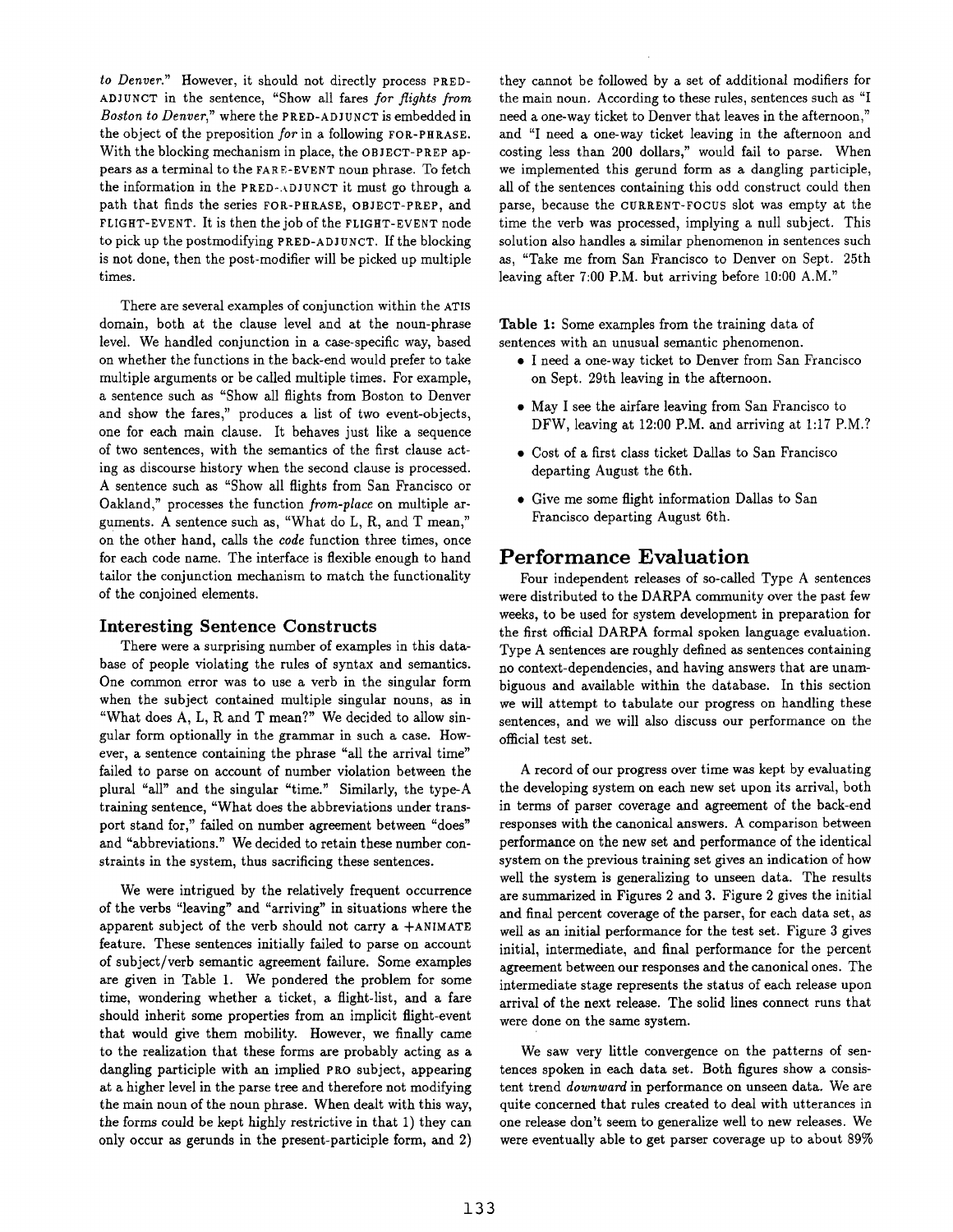overall and response performance up to about 85% overall, for the training data.

A detailed analysis of the results for the 93 sentence test set is given in Figure 4. 71% of the sentences in the test set parsed, and 60% gave a correct answer to the comparator. We categorized sentences in one of three bins: "parsed," "word spot" and "failure." The "word spot" category comprises sentences which failed to parse but for which we gave an answer by finding a key abbreviation or table heading and presuming that the user wanted a definition of it. This step was inspired by training sentences of the form, "What is transport stand for?" that we didn't want our parser to be able to handle, but could answer correctly by simply detecting the word "transport." As can be seen from the table, this idea was notably unsuccessful, in that only one of the 21 sentences in this category obtained a correct answer. This is in some sense reassuring, because it argues in favor of the extra effort required to fully parse a sentence.

The most interesting category is the set of sentences that parsed but for which we gave either no answer or an incorrect one. There were a total of 12 sentences in this category, six of which failed due to an inappropriate translation of the parse tree into back-end functions.<sup>7</sup> The remaining six failed due to problems in the back end or inconsistencies between our understanding of the "correct" answer and the true one. Two sentences failed because we had assumed that "San Francisco airport" meant only "SFO," whereas the canonical answer included "OAK" as well. Another two failed due to a table fault in translating from "Dallas Fort Worth" to "DFW." The final two failed because we were not properly informed of the canonical definition of "advance purchase."



Figure 2: Graph of percent coverage of TINA as a function of release number, for the four sequential releases and the test set.

In order to assess the difficulty of this task for recognition, we computed the test-set perplexity for the condition when probabilities were obtained from the four releases of training data, and the condition when all words were considered equally likely. The vocabulary size was 571 words, and the perplexity, without probabilities, was 166.5, or nearly 1/3 of



Figure 3: Graph of percent agreement between system responses and canonical answers, as a function of release number, for the four sequential releases and the test set. The intermediate performance, in each case, is the level of performance for that set at the time of release of the next set.



Figure 4: Detailed analysis of the results for the TI test data.

the full vocabulary. $8$  However, when we trained on frequencies of occurrence in the training data, the perplexity was reduced to only 10.8, a factor of 15 improvement. We were very much surprised by this result, as the VOYAGER. domain only gives a factor of three improvement, although Resource Management had yielded a factor of eight. We suspect that this is due in part to the fact that the ATIS domain contains terminal categories such as certain abbreviations that have large numbers of words but rarely occur. In addition, there were no sentence fragments and no sentences using indirect speech such as "I want to go...." For instance, the sentence "Show me the flights," gives a perplexity reduction from 300 to 5 with the use of probabilities, reflecting the fact that this is a very common form.

 $7$ The four "no answer" sentences fell in this bin.

<sup>\*</sup>A word-pair grammar would give a further increase in perplexity. For Voyager the perplexity increased from 28 to 73 when long-distance constraints were ignored.